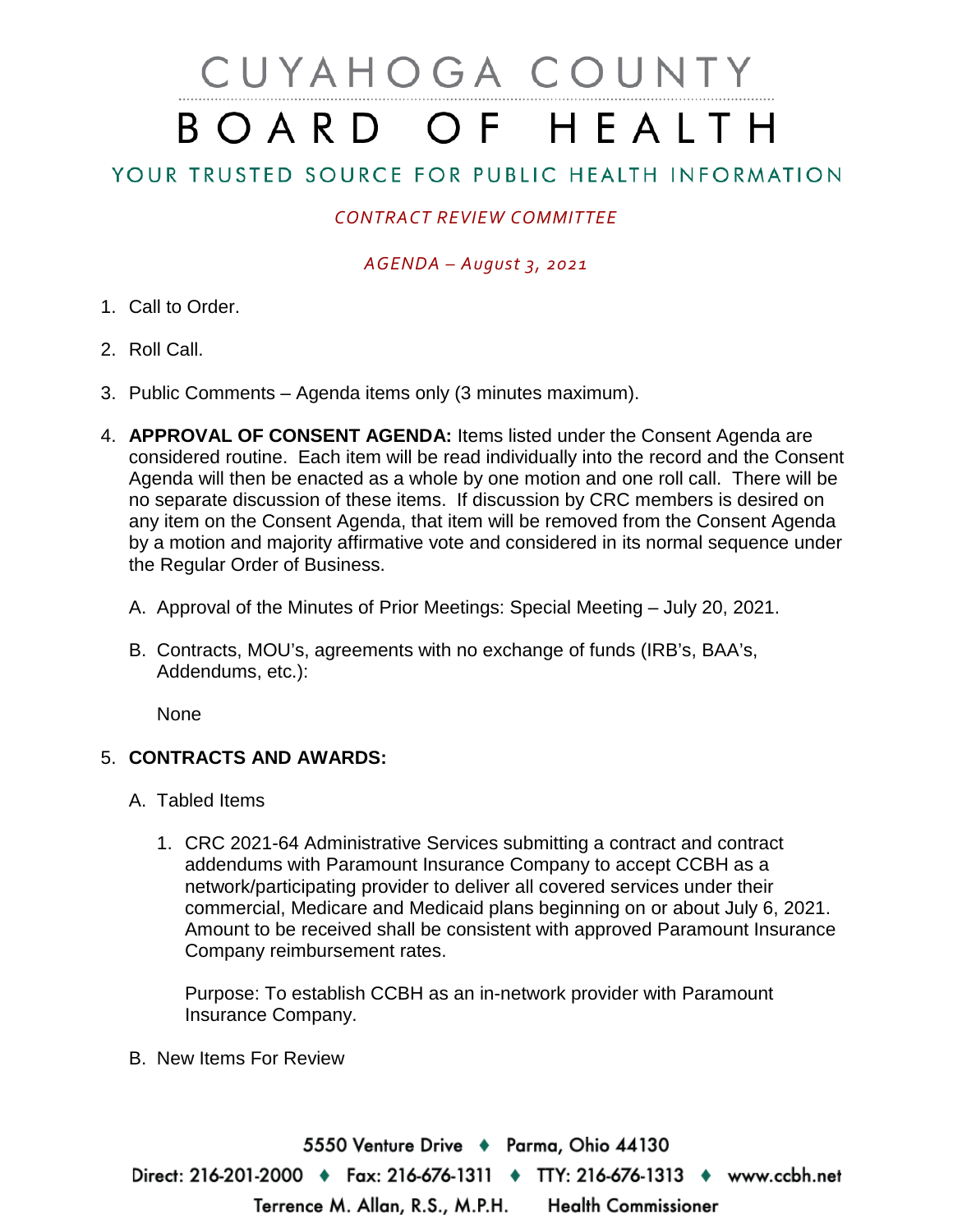- 1. Bid/Quote Openings ≥ \$25,000.00
	- a. CRC 2021-67 Lead Remediation - 1422-28 Lakewood Ave. - RFP #2021-02
	- b. CRC 2021-68 13913-13915 Mayfair Ave. East Cleveland, Ohio 44112
- 2. Bid/Quote Openings < \$25,000.00

*Lead Program* 

- a. CRC 2021-69 1056 Belvoir Blvd. South Euclid, Ohio 44121
- 3. Expenditures: Contracts < \$25,000.00
	- a. CRC 2021-70 Environmental Public Health Services submitting an addendum to the contract with TNT Construction and Contracting Company (CRC 2020-128) under the Lead Hazard Control grant to increase the amount to be paid to TNT Construction and Contracting Company from \$20,000.00 to \$20,499.00.

Purpose: To complete additional work found during the project completion

Funding Source: 100% reimbursable through the Lead Hazard Control grant.

b. CRC 2021-71 Prevention and Wellness Services submitting addendums to the following contracts under the 2020/2021 Racial and Ethnic Approaches to Community Health (REACH) grant:

|                                     | THINGHE IN NO PUID      |  |
|-------------------------------------|-------------------------|--|
|                                     | to not to exceed:       |  |
|                                     | From                    |  |
| Better Health Partnership (2021-10) | \$75,541.00 \$79,541.00 |  |
| Conceptual Geniuses (CRC 2020-137)  | \$ 7,000.00 \$10,000.00 |  |

Amount to be paid

Purpose: Better Health Partnership (BHP): Will coordinate with other Community-Clinic Linkage (CCL) partners and work together to staff, implement and sustain the CCL strategies for the REACH grant; Conceptual Geniuses: To create messaging and develop materials to support the REACH strategies.

Funding Source: 100% reimbursable through the 2020/2021 REACH grant.

4. Revenue Generating Agreements < \$25,000.00

5550 Venture Drive + Parma, Ohio 44130 Direct: 216-201-2000 ♦ Fax: 216-676-1311 ♦ TTY: 216-676-1313 ♦ www.ccbh.net **Health Commissioner** Terrence M. Allan, R.S., M.P.H.